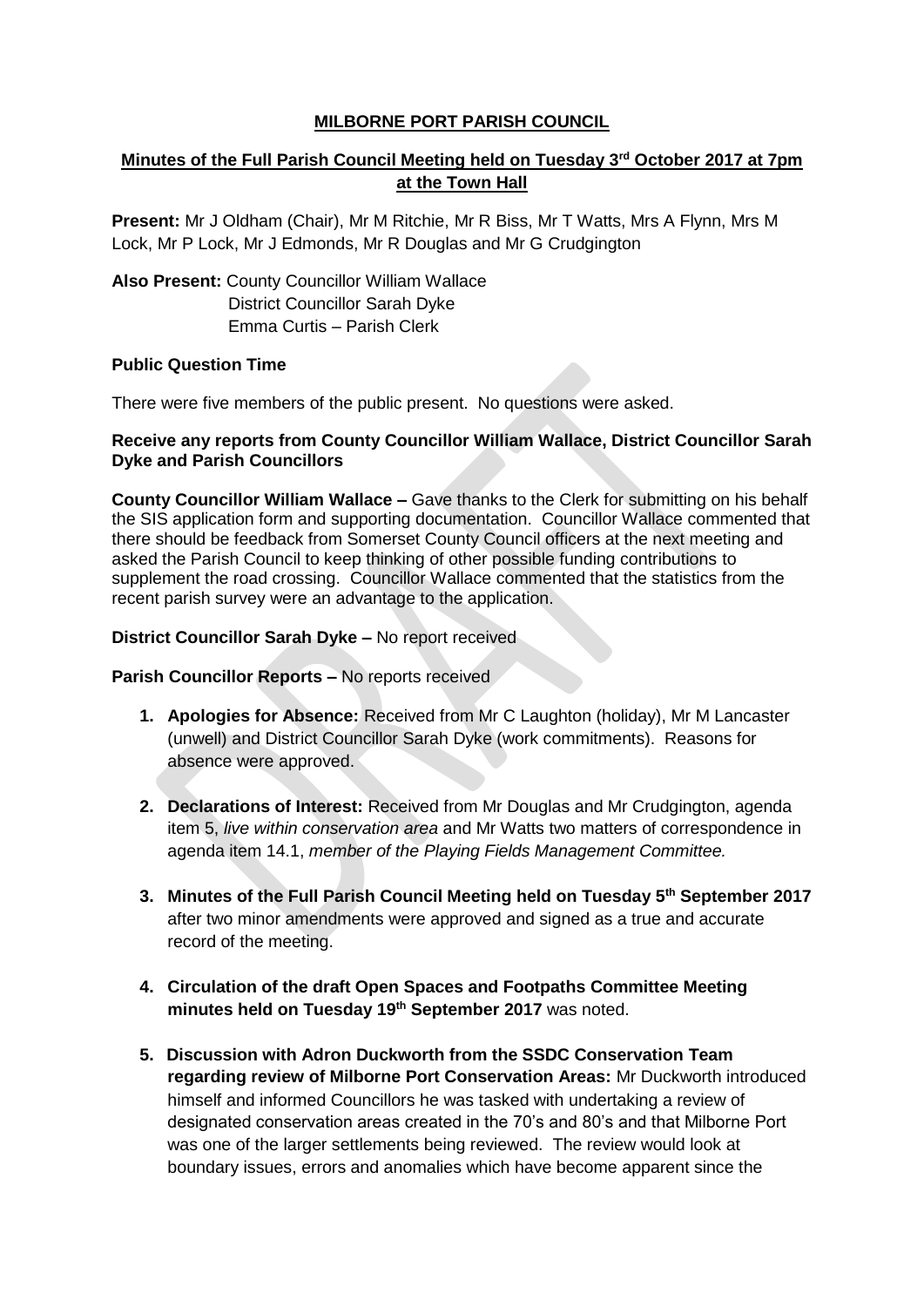change from paper to digital mapping as the perception of some conservation areas had changed. Mr Duckworth explained the review process and that current discussions with the Parish Council were preliminary. He commented that SSDC would contact properties adjacent to the conservation areas and listen to public views during public consultation. The final designation would be agreed by the Area East Committee. Mr Crudgington felt that the review of the conservation area should not be carried out as no mandate or regulations had been released from SSDC. Mr Duckworth commented that the Planning and Conservation Department had powers to adjust the areas and requested Mr Crudgington put his queries in an email for him to respond. Councillor Wallace responded that it is a statutory responsibility for SSDC to update conservation areas, Mr Douglas seconded this by saying it was government statute and an act of parliament. Mr Crudgington then asked whether people living in conservation areas would be able to gain compensation if a conservation status is removed and if an environmental review had been undertaken, Mr Duckworth confirmed there was no concept of compensation and environmental reviews were not required. Mr Lock asked whether restrictions would be put on properties within conservation areas in regard to electrical car charging points. Mr Watts mentioned the difference between park land and agricultural land regarding the proposed extended conservation area surrounding Ven House. He also voiced concern that some of the trees in that area appeared to be diseased. Mr Biss commented he hadn't seen any plans for Newtown, Mr Duckworth responded that they were planning on extending that area to include the Gainsborough Arms. Mr Oldham concluded by saying that comments would be requested by Councillors and passed to the Clerk for a coherent response to the review to be approved at the November meeting.

**Action – Councillors to pass comments to the Clerk and Clerk to prepare a draft response to the conservation review**

**6. Presentation from Raj Singh regarding the Somerset Village Agents Scheme:**  Mr Oldham informed Councillors that the Clerk had been approached by Henstridge Parish Council to join forces in introducing a Village Agent in Milborne Port, Henstridge and Templecombe. He commented that he and the Clerk had had an informal meeting with members from Henstridge and Templecombe to discuss the scheme. The Clerk had invited Mr Singh to present to Councillors to inform them of the benefits and costs of the scheme. He suggested that Councillors absorb the information and a decision as to whether to proceed with the scheme be made at the next meeting.

Mr Singh provided information on the Community Council for Somerset and the Village Agent Scheme detailing how they employ local people to serve the local population and offer rural outreach services to those in need. He commented that some methods of funding were not sustainable so suggested that teaming up with other parishes would be beneficial and allow the sharing of resources. He mentioned that The Balsam Centre in Wincanton may be able to assist with some funding. Councillor Wallace commented that he was hugely supportive of the Village Agents Scheme and felt it would be proactive for Milborne Port to become involved. Mr Singh mentioned that specific points to the Village Agents job description could be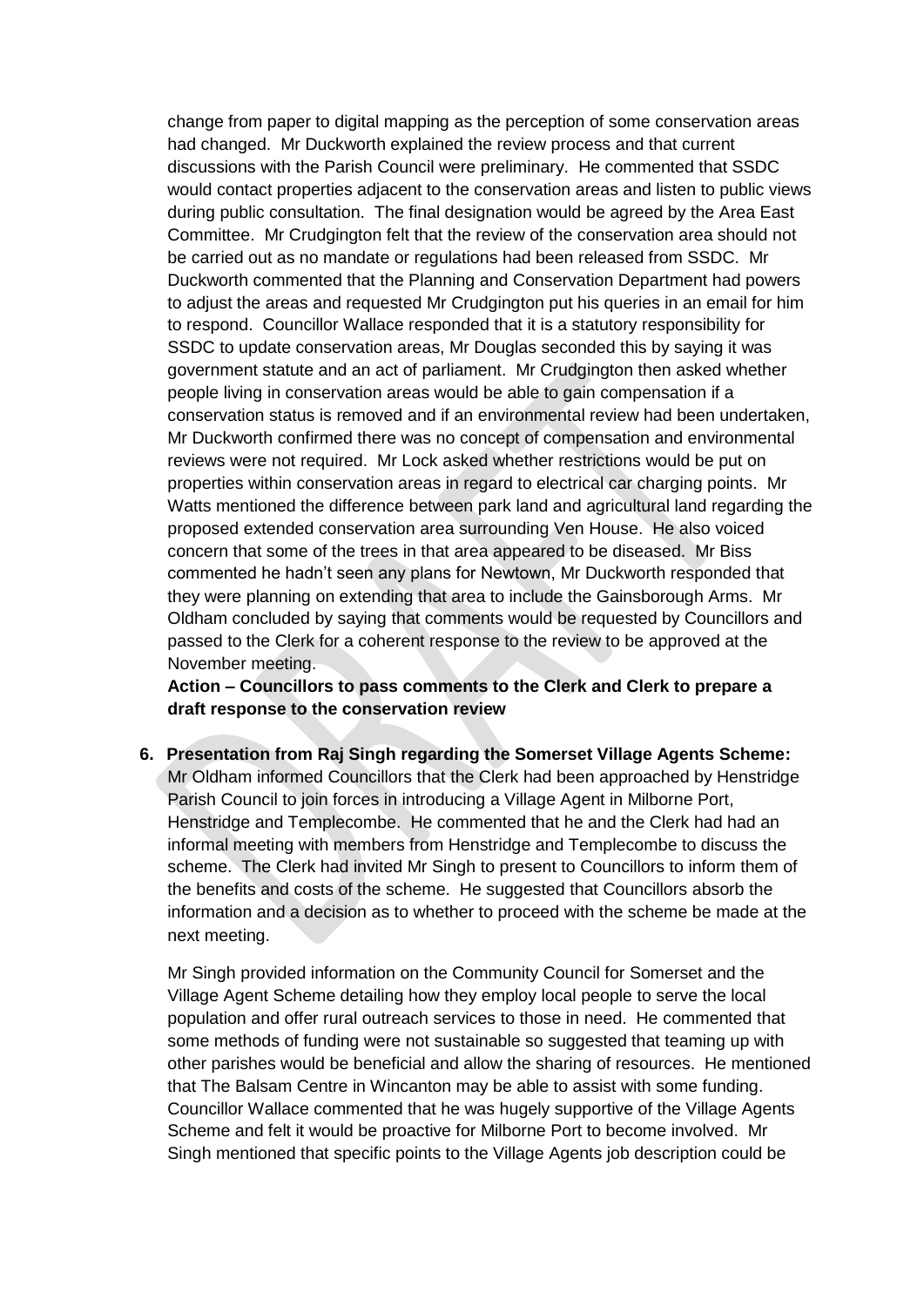added to benefit the requirements of the village. The estimated amount for funding would be around £7,000 which would hopefully cover a 3-day part time post.

Mr Oldham urged Councillors to think over the scheme in preparation to decide as to whether to move forward with the project at the next meeting.

**Action – Councillors to consider the scheme and Clerk to add to the November agenda**

#### **7. Planning**

 **7.1**The following **Planning Applications** were considered**:**

**17/03629/FUL** Proposed two storey extension to existing private dwelling house to provide utility room on the ground floor and dressing room for main bedroom above *Chewton House, Station Road* **No Objection**

**17/03358/FUL** Erection of orangery to the side of the dwelling *Keepers Lodge, 98 Brook Street* **No Objection**

**17/03314/FUL** The erection of an extension to equestrian building and formation of 2 No. external horse walkers *Spurles Farm, Wheathill Lane* **No Objection**

#### **7.2** The following **Planning Approvals** were noted**:**

**17/03072/FUL** Installation of two rapid electric vehicle charging stations within the forecourt *Crackmore Garage Service Station, Sherborne Road*

**17/03060/FUL** The erection of a replacement conservatory

*Keepers Lodge, 98 Brook Street*

**17/02510/FUL** Extension and alterations *72 Bauntons Orchard* 

**17/02582/FUL** Erection of 2 No. new detached dwellings with access, garaging and parking

*Land At Junction of Station Road, Springfield Road*

**17/01636/OUT** Outline planning for the erection of a four bedroom dwelling and garage *Land Adj The Old Mill House, Lower Kingsbury*

**17/02438/REM** Application for reserved matters following approval of 14/01514/OUT to include details of access, appearance, landscaping, layout and scale *The Old Mill House, Lower Kingsbury*

**17/02835/S73A** Application to vary condition 02 of planning permission 15/02187/FUL (approved at appeal) to allow the substitution of plans to confirm details of as-built solar farm.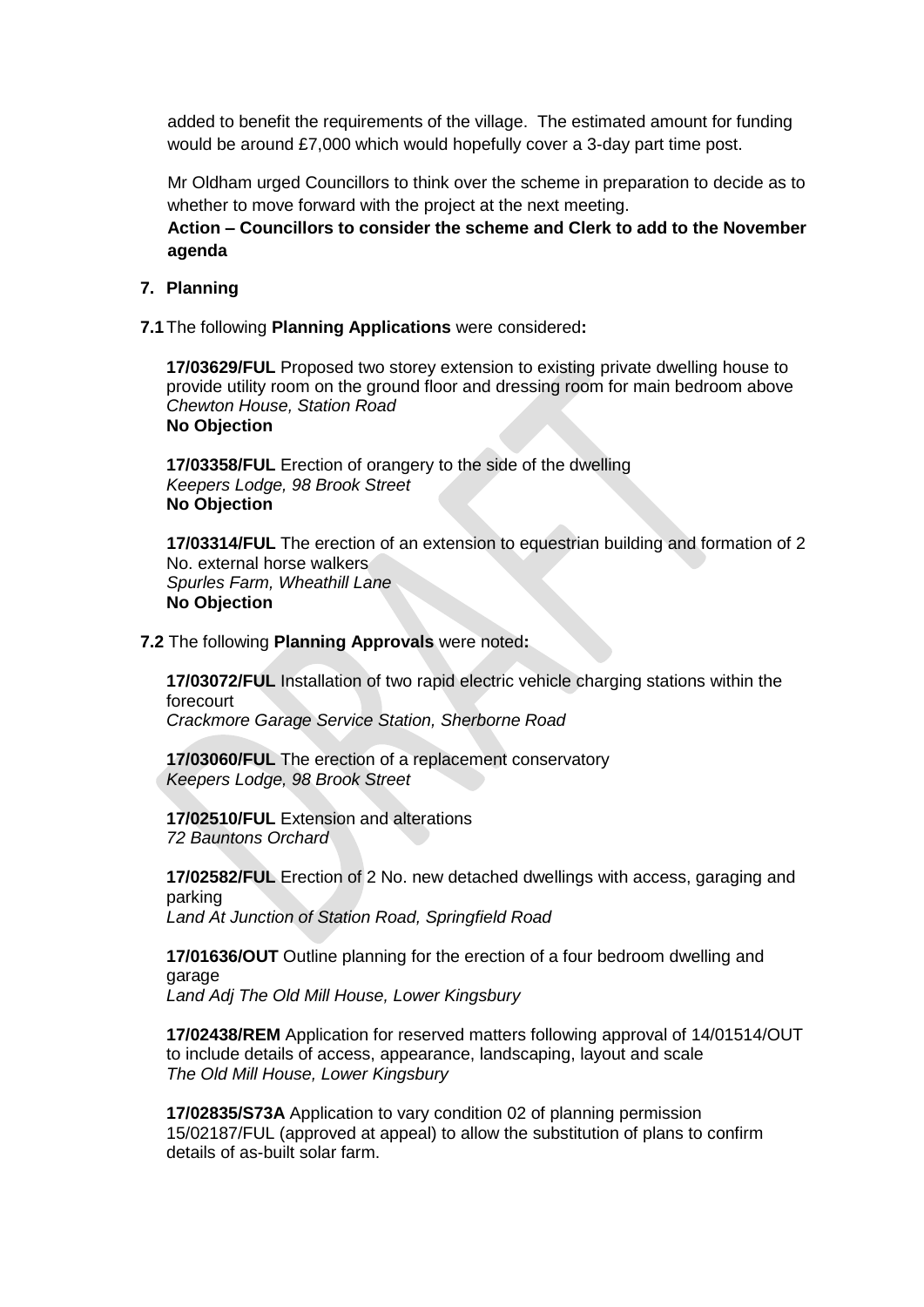*Land OS 2269, Old Bowden Way*

 **7.3** The following **Planning Application Withdrawal** was noted**:**

**17/03094/FUL** Alterations to include the demolition of garage and conservatory and the erection of a single storey extension and erection of garage with additional living accommodation above *22 Plover Road*

 **7.4**The following **Tree Preservation Order** was noted**:**

**17/03706/TPO** Application to carry out tree surgery works to 5 Hornbeam Trees known as T1-T5 in the SSDC (MIPO 2) Tree Preservation Order 2006 *2 Stable Cottages East Street*

- **8. Review and update Action List:** The Action List was reviewed in detail and the Clerk was requested to update and circulate following the meeting.
- **9. Confirm Councillor attendees for library meeting and comment on circulated report regarding volunteer run libraries:** The Clerk and Mr Oldham explained that a meeting had been arranged for Tuesday 17<sup>th</sup> October by Library Services at Somerset County Council and that the Friends of Milborne Port Library, the County Councillor and Parish Council were to attend. The Clerk confirmed that she and Mr Oldham were attending and asked whether any other Councillors would like to be involved. No other Councillors wished to attend the meeting.
- **10. Consider Electoral Review consultation:** The Electoral Review consultation documentation and maps were considered. It was felt that as the review was aimed towards the district and not the parish that no representation need be made by the Parish Council.
- **11. Approve response to the Land Registry following correspondence regarding the Adverse Possession application:** Mr Oldham referred Councillors to a letter received from the Land Registry asking whether the Council wished to move forward with the Adverse Possession application in view of an objection being submitted. Mr Oldham referred Councillors to a draft response which had been prepared informing the Land Registry the Council wished to proceed. Mr Oldham suggested a motion to continue the application and send the response to the Land Registry. Six members voted in favour of the motion, three against with one abstention. It was therefore resolved to continue with the application and send the letter confirming the Parish Council's decision.

**Action – Clerk to send letter to the Land Registry to continue with the application**

**12. Consider submitting a retrospective planning application for the bus shelter along the High Street following discussion with SSDC Planning Department:**  Mr Oldham explained that the Clerk had been approached by David Norris at SSDC Planning Department regarding submitting a retrospective planning application for the shelter. Despite previously being told to refrain from submitting an application, it had now been suggested that the Parish Council go ahead and submit the application. Mr Norris had indicated he saw no reason why the application would not be permitted. A discussion took place and the motion was put forward as to whether to submit the planning application. Seven members voted in favour of submitting the